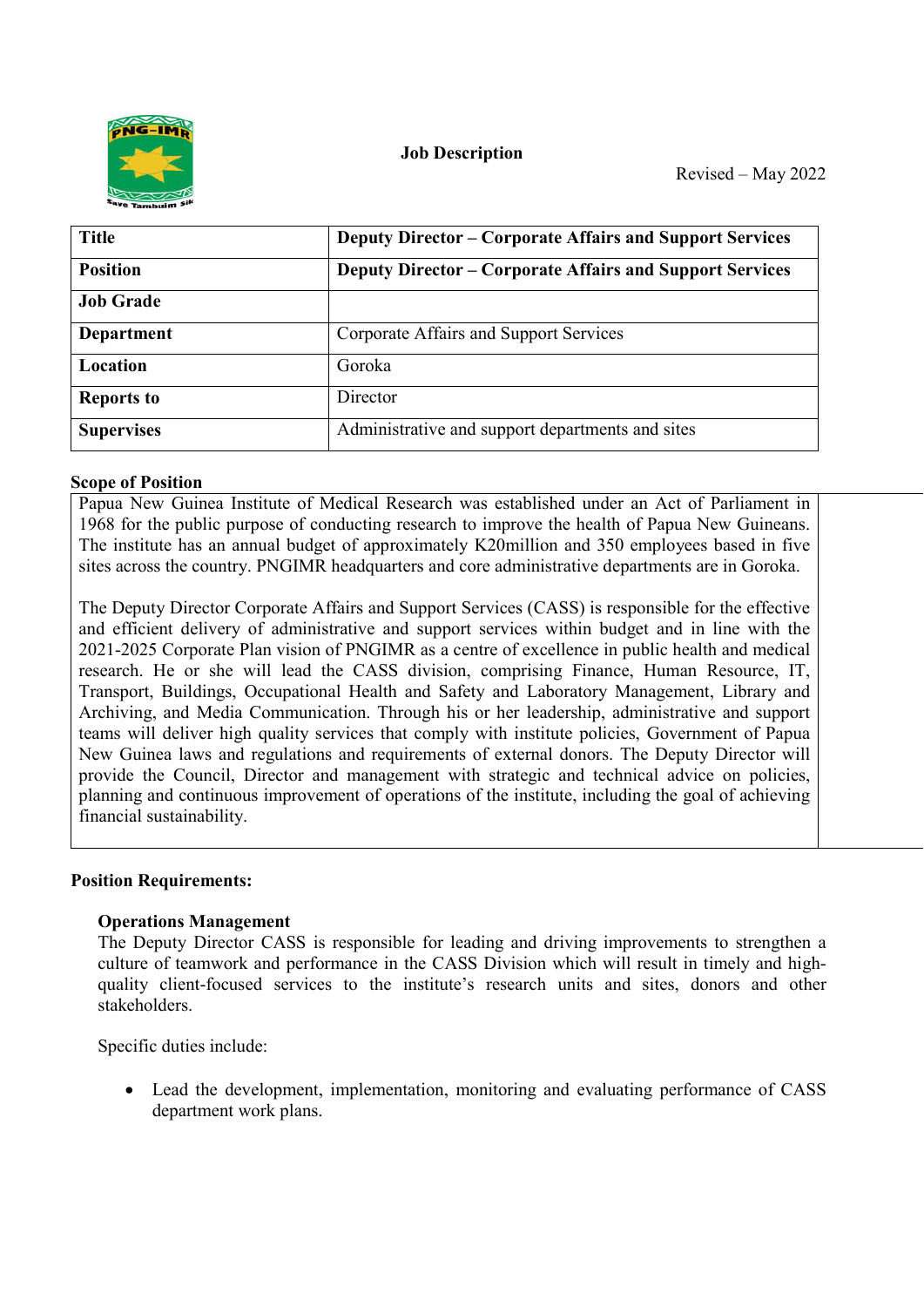- Hold meetings and implement other strategies for information exchange and effective communication within and between internal departments and sites.
- Provide leadership, direction and support to Finance department to forecast, manage and report against the institute's overall budget in accordance with institute policies, including finance controls to ensure on-budget expenditure and timely and accurate reporting.
- Provide leadership, direction and support to the Human Resource department in relations to staff recruitment, contracting and induction, award of salaries and benefits, performance appraisals, capacity development and disciplinary action.
- Oversee the management of assets, including the purchase, maintenance and disposal of land, buildings, site services, and equipment.

# **Compliance and Accountability**

The Deputy Director CASS is responsible for ensuring that the institute complies with its legal obligations and has a high standard of accountability.

Specific duties include:

- Provide leadership and direction in assessing, mitigating and managing risk including complying with institute policies and best practice guidelines for insurance, occupational health and safety, security, child protection and workplace gender equity.
- Maintain an effective knowledge or relevant legislation and regulations that affect the institute, and oversee the legal responsibility of the organization in respect of but not limited to the following
	- o Leases
	- o Land tittles
	- o Contracts and agreements
	- o Dispute resolution process
- Provide technical and strategic advice to the Director and Deputy Director Science in the negotiation of contracts and grants and be responsible for their execution and reporting.
- Be responsible for the maintenance of corporate and administrative records.

## **Strategic Leadership**

The Deputy Director CASS, as a member of the senior executive team, is responsible for organisational strengthening.

Specific duties include:

- Oversee the development, review and implementation of institute policies.
- With the Director and Deputy Director Science, be responsible for monitoring, evaluating and reporting to Council progress on the 2021-2025 Corporate Plan, and take the lead to adapt strategies and inputs of CASS departments to achieve the goals.